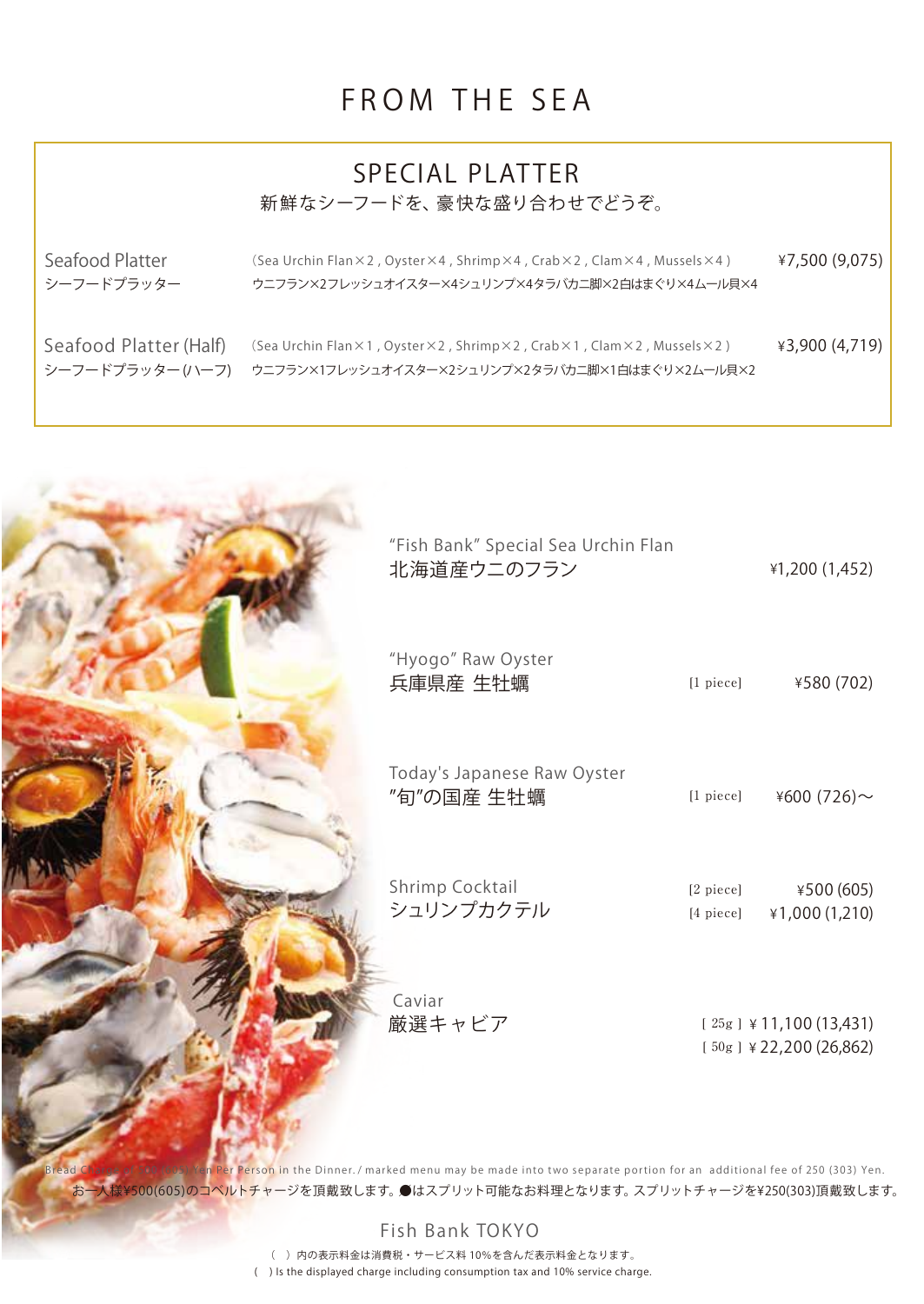

## APPTIZER / SALAD & SOUP

|           | Today's Carpaccio<br>鮮魚のカルパッチョ その日のスタイルで                                | ¥ 1,200 (1,452)            |
|-----------|-------------------------------------------------------------------------|----------------------------|
|           | Bigfin Reef Squid and Asparagus with Hyuganatsu<br>アオリイカとアスパラガス 日向夏との邂逅 | ¥1,800 (2,178)             |
| $\bullet$ | Farmer's Green Salad<br>農園野菜のグリーンサラダ                                    | $\angle 1,500(1,815)$      |
| $\bullet$ | King Crab Caesar Salad<br>タラバ蟹のシーザーサラダ                                  | $\frac{1}{2}$ ,600 (3,146) |
|           | Lobster Bisque<br>オマール海老のビスクスープ                                         | ¥1,000 (1,210)             |
|           | Clam Chowder<br>ニューイングランドクラムチャウダー                                       | ¥700 (847)                 |

Fish Bank TOKYO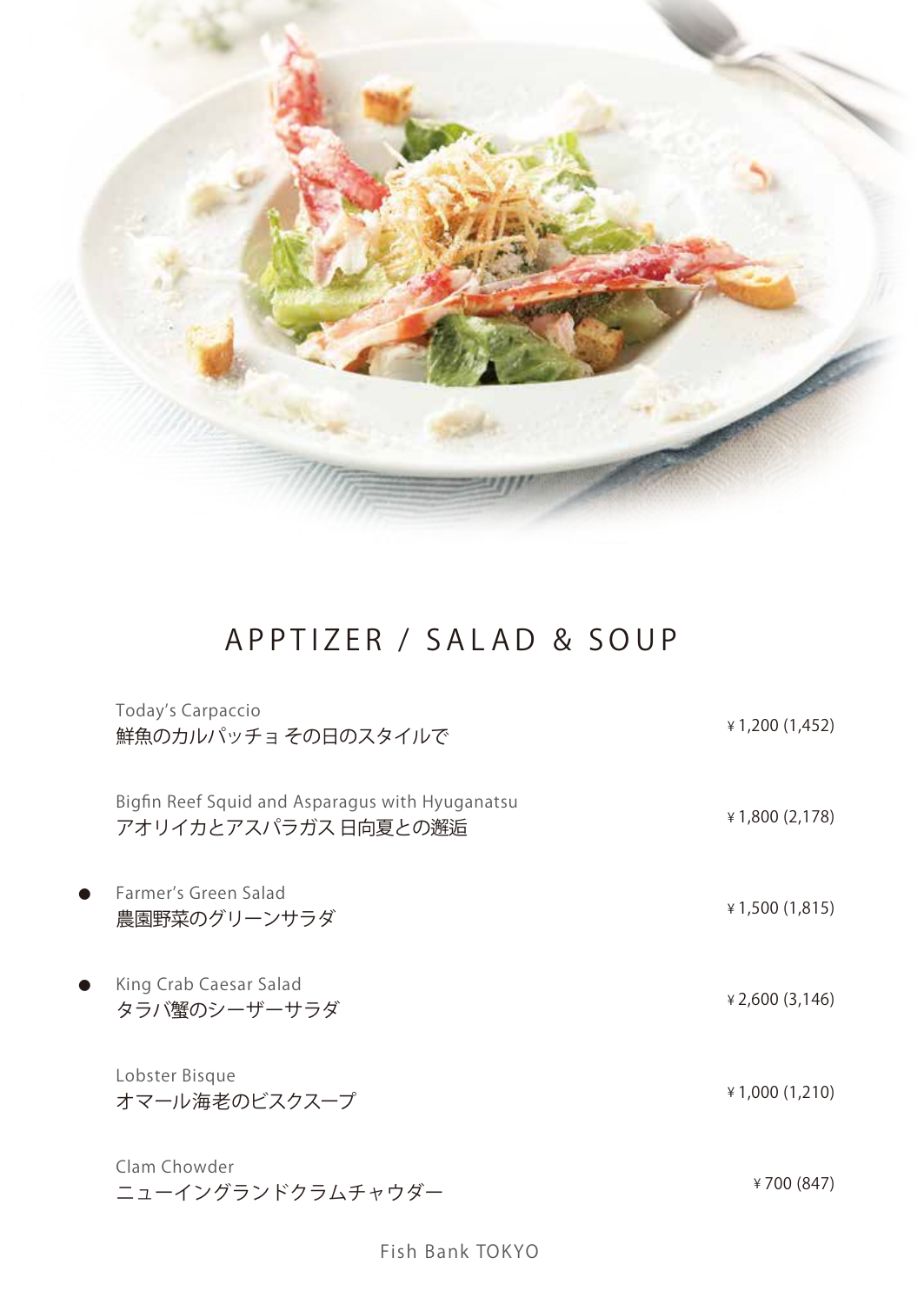### FISH

| Pan seared Cherry Anthias with English Pea Puree and Bamboo Shoots<br>桜鯛のポアレプティポワのピュレと筍を合わせて | ¥2,800 (3,388)        |
|----------------------------------------------------------------------------------------------|-----------------------|
| Today's Fish, Fish Bank Style<br>本日の鮮魚 Fish Bank スタイルで                                       | $\angle 2,400(2,904)$ |
| Lobster Frit<br>オマール海老のフリット                                                                  | ¥3,600 (4,356)        |
| Grilled "ISE" Lobster<br>伊勢海老グリル                                                             | ¥5,800 (7,018)        |